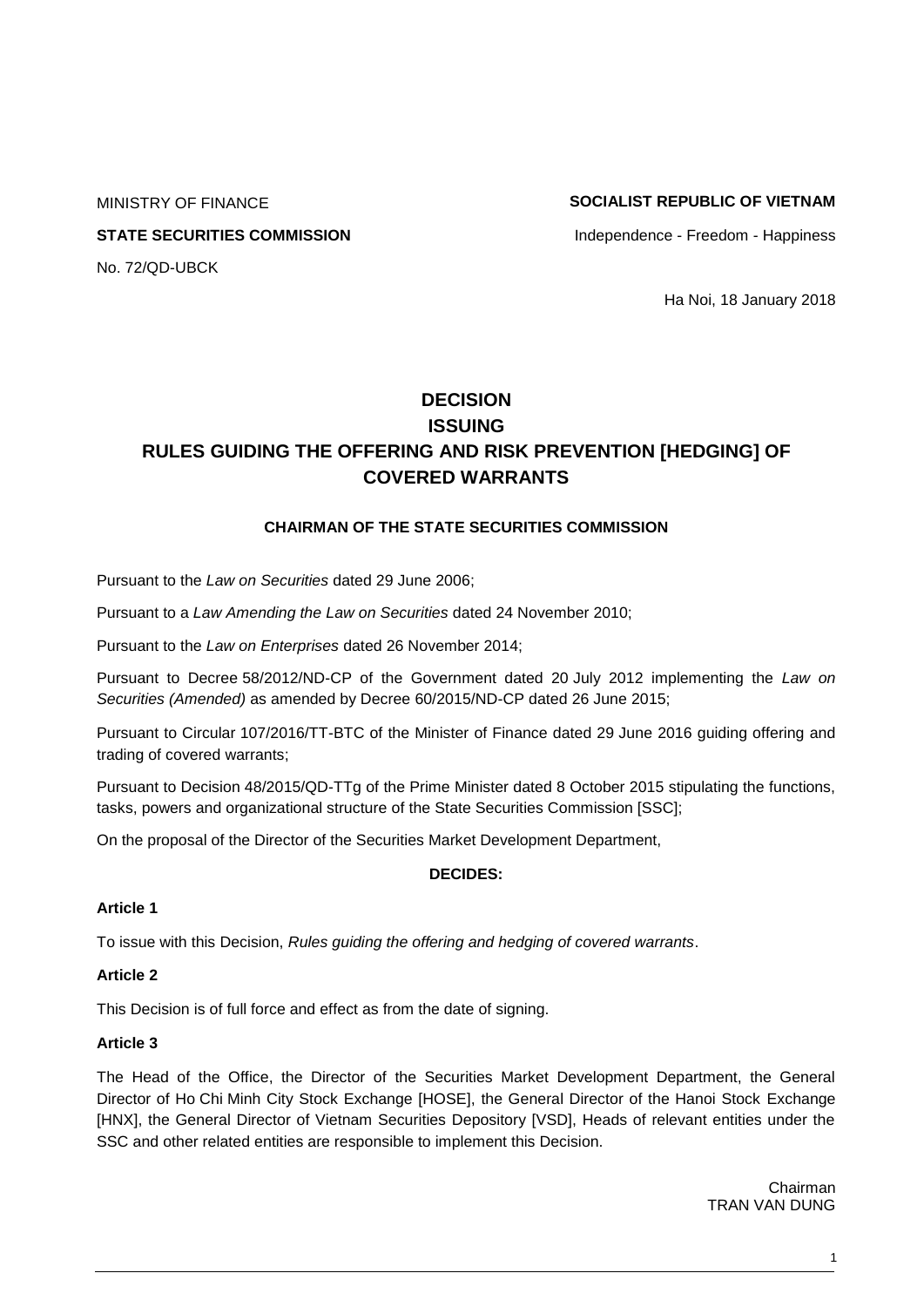# RULES **GUIDING THE OFFERING AND RISK PREVENTION [HEDGING] OF COVERED WARRANTS**

# **CONTENTS**

| <b>CHAPTER 1</b>                                                                                                                              |                                                                                | 3              |
|-----------------------------------------------------------------------------------------------------------------------------------------------|--------------------------------------------------------------------------------|----------------|
| <b>General Provisions</b><br>3                                                                                                                |                                                                                |                |
| <b>Article 1</b>                                                                                                                              | Governing scope and applicable entities                                        | 3              |
| <b>Article 2</b>                                                                                                                              | Types of securities rights                                                     | 3              |
| <b>Article 3</b>                                                                                                                              | Conditions for listed shares to be underlying securities for securities rights | 3              |
| <b>CHAPTER 2</b>                                                                                                                              |                                                                                | 4              |
| <b>Offers of Securities Rights</b><br>4                                                                                                       |                                                                                |                |
| <b>Article 4</b>                                                                                                                              | Limits on offers of securities rights                                          | 4              |
| <b>Article 5</b>                                                                                                                              | Reduction of limits on offers of securities rights                             | 5              |
| Article 6                                                                                                                                     | Application file to register an offer of securities rights                     | 6              |
| <b>CHAPTER 3</b>                                                                                                                              |                                                                                | 6              |
|                                                                                                                                               | <b>Risk Prevention [Hedging] of Securities Rights</b>                          | 6              |
| <b>Article 7</b>                                                                                                                              | Principles for hedging of securities rights                                    | 6              |
| <b>Article 8</b>                                                                                                                              | Activities being hedging of securities rights                                  | 6              |
| <b>CHAPTER 4</b>                                                                                                                              |                                                                                | 7              |
| <b>Organization of Implementation</b><br>7                                                                                                    |                                                                                |                |
| <b>Article 9</b>                                                                                                                              | Organization of implementation                                                 | $\overline{7}$ |
| List of Appendices (Appendix 4 has not been translated)<br>8                                                                                  |                                                                                |                |
| <b>APPENDIX 1</b>                                                                                                                             |                                                                                | 9              |
| Calculation of theoretical value and delta value of securities rights (call warrants) in accordance<br>with the Black Scholes formula<br>9    |                                                                                |                |
| <b>APPENDIX 2</b>                                                                                                                             |                                                                                | 10             |
| Standard form risk management rules of issuers of covered warrants<br>10                                                                      |                                                                                |                |
| <b>APPENDIX 3</b>                                                                                                                             |                                                                                | 12             |
| Standard form plan ensuring payment to securities rights holders and risk prevention/hedging plan<br>for securities rights<br>12 <sub>2</sub> |                                                                                |                |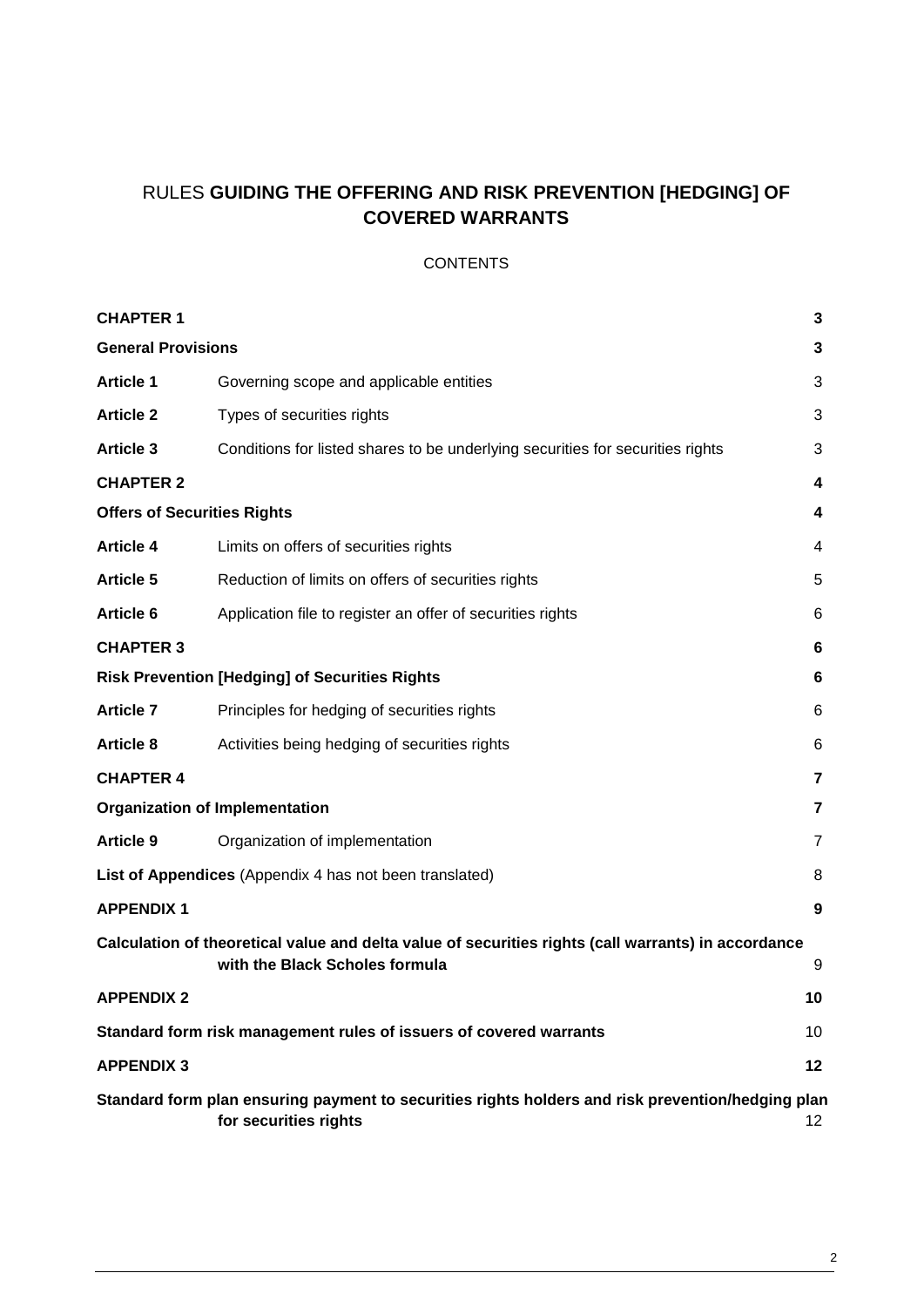# MINISTRY OF FINANCE **SOCIALIST REPUBLIC OF VIETNAM**

**STATE SECURITIES COMMISSION Independence - Freedom - Happiness** 

# **RULES**

# **Guiding the Offering and Hedging of Covered Warrants**

<span id="page-2-0"></span>*(Issued with Decision 72/QD-UBCK of the Chairman of the State Securities Commission dated 18 January 2018)*

# CHAPTER 1

# **General Provisions**

# <span id="page-2-2"></span><span id="page-2-1"></span>**Article 1** *Governing scope and applicable entities*

- 1 These Rules regulate types of covered warrants (hereinafter abbreviated as *securities rights*), the conditions for listed shares to be the underlying securities of securities rights, limits on offers, and the application file for registration to offer and hedge securities rights.
- 2 These Rules apply to issuers of security rights (hereinafter all abbreviated as *issuers*) and to other organizations and individuals involved.

# <span id="page-2-3"></span>**Article 2** *Types of securities rights*

The securities rights regulated in these Rules are securities rights purchased on the basis of underlying securities being listed shares, with exercise of European-type rights, and with the payment method being cash.

# <span id="page-2-4"></span>**Article 3** *Conditions for listed shares to be underlying securities for securities rights*

- 1 The underlying securities for securities rights are shares listed on a Stock Exchange [SE] in Vietnam which satisfy the following criteria:
- (a) They belong to the VN30 or HNX30 index or an equivalent replacement index (in the event of restructuring by the SEs);
- (b) The average daily capitalization value in the last six (6) months calculated up to data pegging date is VND 5,000 billion or more;
- (c) The total volume of transactions in the last 6 months calculated up to data pegging date is a minimum 25% of the average quantity of freely transferable shares in the last 6 months, comprising: Average quantity of freely transferable shares in the last 6 months = (quantity of freely transferable shares at the beginning of the 6 month period + quantity of freely transferable shares at the end of the 6 month period)/2; or the average daily trading value in the last 6 months calculated up to data pegging date is VND 50 billion or more per day;
- (d) The ratio of freely transferable shares as at data pegging date is 20% or higher;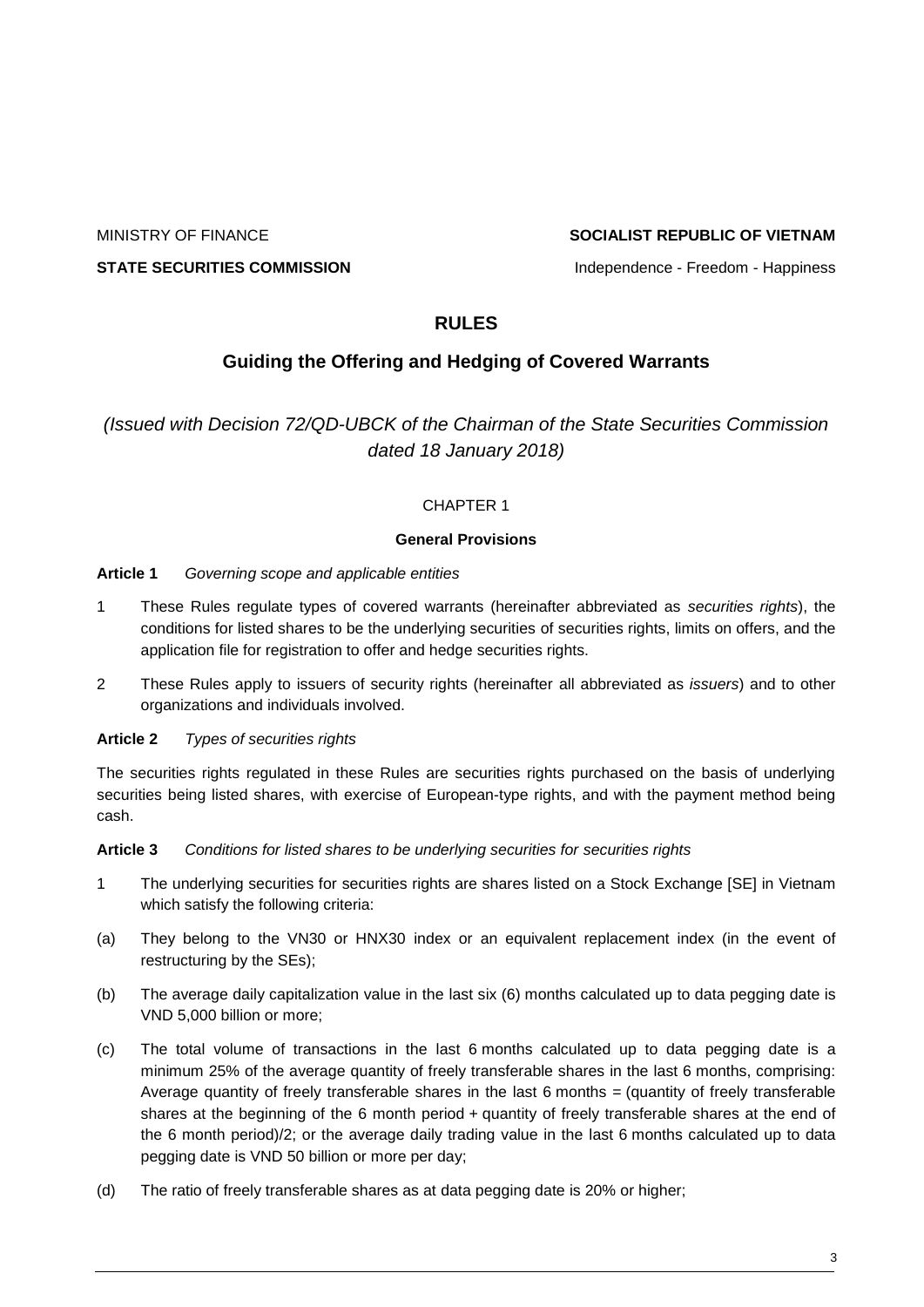- (dd) Having been listed for six (6) months or more calculated up to the date of consideration. If the shares have been transferred to another listing floor, then this period is calculated as the total listing time on both SEs;
- (e) The business operational results of the issuer of the underlying securities are profitable and without any accumulated losses, calculated on the basis of the financial statements at the most recent time compared to the date of consideration, comprising audited annual financial statements or six-monthly financial statements which have been reviewed or audited by an auditing organization approved to conduct audits for public interest units in the securities sector;
- (g) Not currently subject to a warning, under control or special control, temporary suspension of trading nor in the delisting category pursuant to Rules of the SE.
- <span id="page-3-0"></span>2 The data pegging dates are the last trading days of March, June, September and December in any one year.

# CHAPTER 2

#### **Offers of Securities Rights**

#### <span id="page-3-2"></span><span id="page-3-1"></span>**Article 4** *Limits on offers of securities rights*

1 The number of shares converted from issued securities rights of all issuers shall not exceed 10% of the total number of freely transferable shares, of which:

Total number of freely convertible shares = Number of securities rights/Conversion ratio.

Limit on offers of each underlying security = Total limit on offers applicable to each underlying security – number of shares converted from issued securities rights.

If there is more than one application file to register for issuance of one underlying securities resulting in excess of the limit on offers for each underlying securities, the SSC will approve the issuer with the first application file to conduct the first issue.

If the total number of shares converted from issued securities rights of all issuers exceeds 9% of the total number of freely transferable shares, then the issuer must delist a part of the securities rights not yet circulated as prescribed in article 9.1(d) of Circular 107 referred to in the preamble.

2 The number of shares converted from securities rights in any one offer of an issuer shall not exceed 1.5% of the total number of freely transferable shares.

The total number of freely transferable shares as prescribed in clauses 1 and 2 of this article is determined by the SE.

- 3 The total value of securities rights already issued and registered for issuance by any one issuer, excluding securities rights which have been delisted or expired, compared to the value of liquid capital of such issuer shall not exceed the following levels:
	- 0% for issuers with a liquid capital ratio of 180% up to 250%;
	- 5% for issuers with a liquid capital ratio of 250% up to 300%;
	- 10% for issuers with a liquid capital ratio of 300% up to 450%;
	- 15% for issuers with a liquid capital ratio of 450% up to 600%;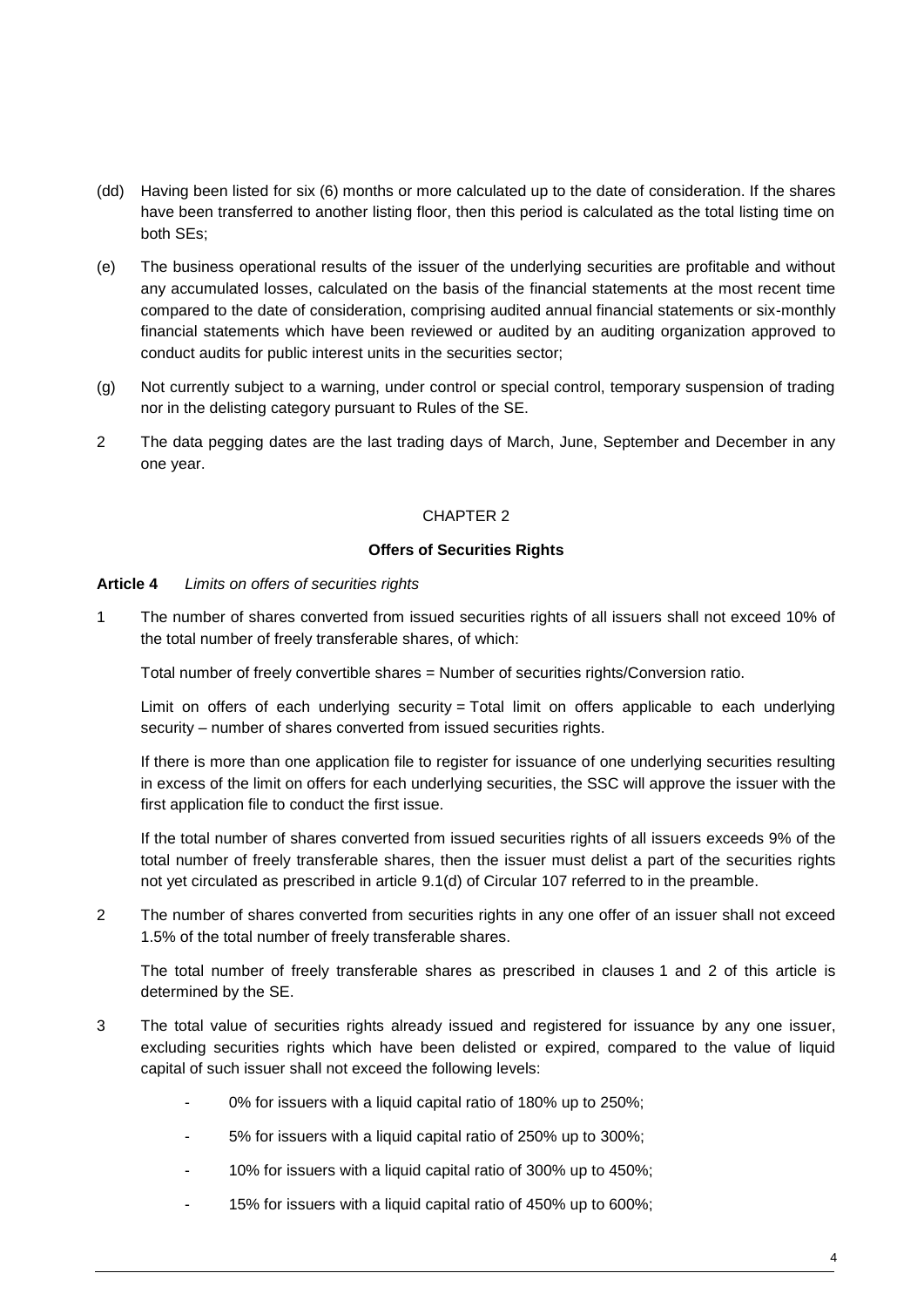- 20% for issuers with a liquid capital ratio of above 600%.

Liquid capital ratio for the purposes of determining these limits is the continuous minimum in the last 6 months prior to the time of lodging the application file for registration of the offer of securities rights, based on the monthly prudential ratio report sent by the issuer to the SSC, in which:

With respect to securities rights which an issuer is registering to offer:

Total value of securities rights = Subscription [registration to offer] price x Number of securities rights registered for the offer.

The subscription price is determined as follows:

- + In the case of securities rights for which there is a first time registration to offer: The minimum subscription price is VND 1,000. The issuer may register a specific offering price or may register an approximate subscription price (comprising the proposed highest offer price and the proposed lowest offer price). If the issuer registers an approximate subscription price, then such price for the purposes of calculating the total value of the securities rights is the proposed highest offer price.
- + With respect to securities rights for which there is an additional registration of an offer, it is the closing price of the securities rights on the trading day immediately preceding the date of lodging the application file for registration of the additional offer.
	- In the case of securities rights already issued:

Total value of the securities rights = Offer price (in the case of unlisted securities rights) x Number of unlisted securities rights + Closing price of the securities rights on the most recent [last] trading day (in the case of listed securities rights) x Number of listed securities rights.

In the case where the trading price of securities rights has not been set, then the total value of the securities rights is calculated as the offer price.

The offer price of securities rights is determined as follows:

- + In the case of a first time offer of securities rights: It is the issue price set out in the notice of the issue. The issue price is the price at which the issuer has registered the offer or a price level within the price range of the offer as registered.
- + In the case of an additional offer of securities rights: It is the closing price of the securities rights on the trading day immediately preceding the date of announcement of the notice of the issue.

The limit on an offer of securities rights prescribed in this clause shall be applied during the time when the SSC is considering issuance of a certificate for an offer of securities rights.

# <span id="page-4-0"></span>**Article 5** *Reduction of limits on offers of securities rights*

- 1 For each time an issuer is given a warning for failure to implement the hedging plan as prescribed in article 12.5(c) of Circular 107 referred to in the preamble, the issuer shall be subject to a 25% reduction of the number of shares converted from securities rights in one offering tranche of the one issuer in the next registration for an offer.
- 2 If an issuer is given warnings more than three times in the last three months, the issuer will not be permitted to make an offer of securities rights within the period of six months after the last warning.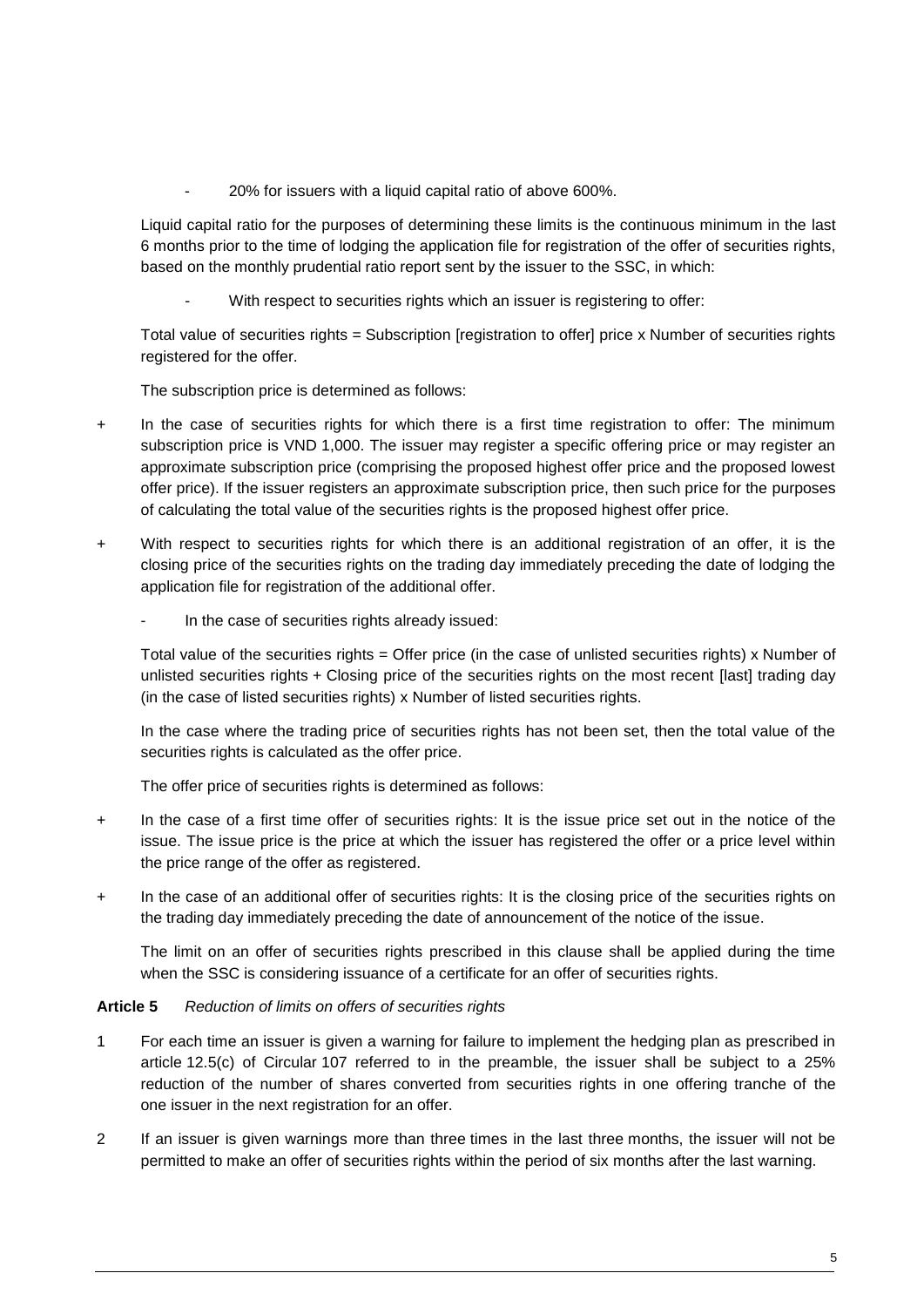# <span id="page-5-0"></span>**Article 6** *Application file to register an offer of securities rights*

The application file to register an offer of securities rights shall comply with article 4.4 of Circular 107, in which:

- 1 The issuer shall itself formulate professional business processes/rules (comprising the procedures to register an offer, to register depository, to list, market creation, hedging, and exercise of securities rights) and also internal control rules, ensuring compliance with law and the special characteristics of the operation of the company.
- 2 Risk management rules shall be formulated on the standard form in Appendix 2 issued with these Rules.
- 3 The plan on guaranteeing payment for securities rights holders and the plan on hedging the securities rights shall be prepared on the standard form in Appendix 3 issues with these Rules.
- <span id="page-5-1"></span>4 The prospectus on the offer of the securities rights shall be prepared on the standard form in Appendix 2 issued with Circular 107, and issuers should refer to the standard form prospectus on an offer of securities rights issued in Appendix 4 issued with these Rules.

# CHAPTER 3

# **Risk Prevention [Hedging] of Securities Rights**

#### <span id="page-5-3"></span><span id="page-5-2"></span>**Article 7** *Principles for hedging of securities rights*

- 1 Hedging shall be conducted on the self-trading account of the issuer.
- 2 Hedging includes transactions of purchase, sale, borrowing and other transactions in compliance with law, ensuring compliance with article 12.3 of Circular 107 and the limits on investment in underlying securities by securities business organizations as prescribed by law.
- 3 An issuer is permitted to use the current underlying securities it has in its self-trading account to hedge securities rights and is responsible to manage and conduct independent accounting for its portfolio of hedge securities in accordance with law.

# <span id="page-5-4"></span>**Article 8** *Activities being hedging of securities rights*

- 1 *Theoretical hedging position* means the number of underlying securities proposed to be held to hedge the risk of the securities rights and as determined in the hedging plan of the issuer.
- 2 If the issuer uses a delta-based risk hedging plan with hedging securities being the underlying securities of the securities rights, then the theoretical hedging position is determined as follows:

$$
P = Delta \times O1 / k
$$

In which:

P is the number of underlying securities proposed to be held in order to hedge risks of the securities rights.

Delta is the delta risk hedging coefficient being the changed value of the securities rights price corresponding to a change in the value of the underlying securities, and calculated pursuant to the Black Scholes formula set out in Appendix 1 issued with these Rules.

OI is the number of currently circulating securities rights of one issue tranche.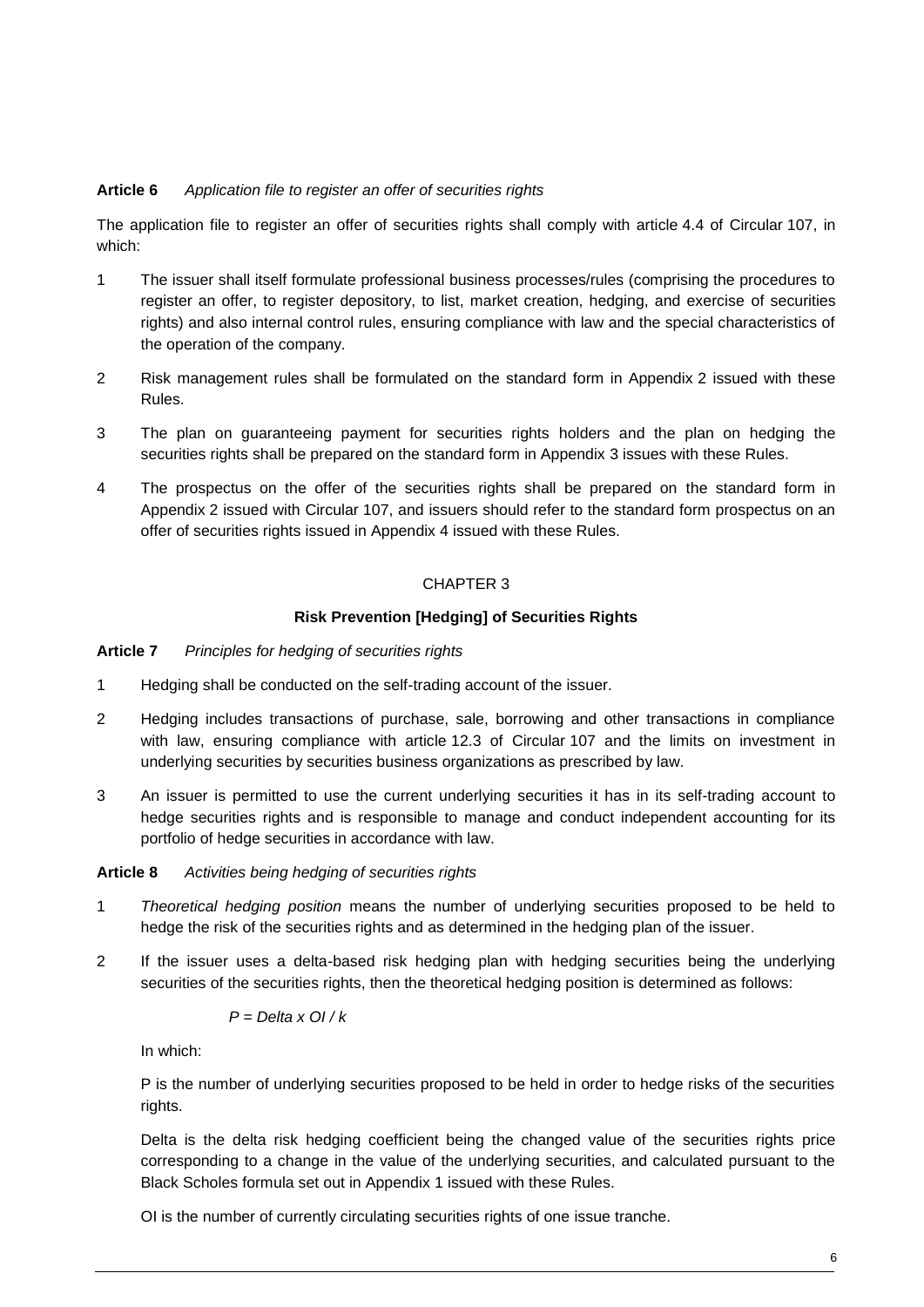k is the conversion ratio of the securities rights.

- 3 *Actual hedging position* is determined as equal to the actual number of underlying securities used to hedge risks and the amount already paid corresponding to the difference between the theoretical hedging position and the actual hedging position in the self-trading account of the issuer.
- 4 The difference between the theoretical hedging position and the actual hedging position on day T of the securities rights is determined as follows:

$$
\Delta p_T \mathcal{C} = (P_T - p_T)/P_T \times 100 \mathcal{C}
$$

In which:

*Δ p<sup>T</sup> %* is the difference between the theoretical hedging position and the actual hedging position on day T.

 $P_T$  is the theoretical hedging position on day T of the securities rights.

 $p<sub>T</sub>$  is the actual hedging position on day T of the securities rights.

- 5 An issuer which applies some other risk hedging plan must specify in such plan how to determine hedging positions.
- 6 If an issuer uses hedging securities being securities with the same underlying securities as the securities rights, then the issuer must clearly specify the conversion formula in its hedging plan and is responsible to convert for compliance with the number of underlying securities when reporting about hedging activities on a daily basis to the SE.
- 7 Issuers must conduct hedging activities ensuring that the difference between the theoretical hedging position and the actual hedging position at the end of the trading day does not exceed 20%. The SE manages the hedging positions of each securities right. If the difference between the theoretical hedging position and the actual hedging position exceeds 20'%, then the SE applies the measures for resolution set out article 12.5 of Circular 107.

# CHAPTER 4

# **Organization of Implementation**

# <span id="page-6-2"></span><span id="page-6-1"></span><span id="page-6-0"></span>**Article 9** *Organization of implementation*

- 1 On the basis of these Rules, issuers shall offer securities rights and conduct risk hedging in order to ensure liquidity to make payment to the rights holders, effectively limiting losses which may occur from such risks.
- 2 The chairman of the State Securities Commission shall make a decision on any amendments or additions to these Rules.

Chairman TRAN VAN DUNG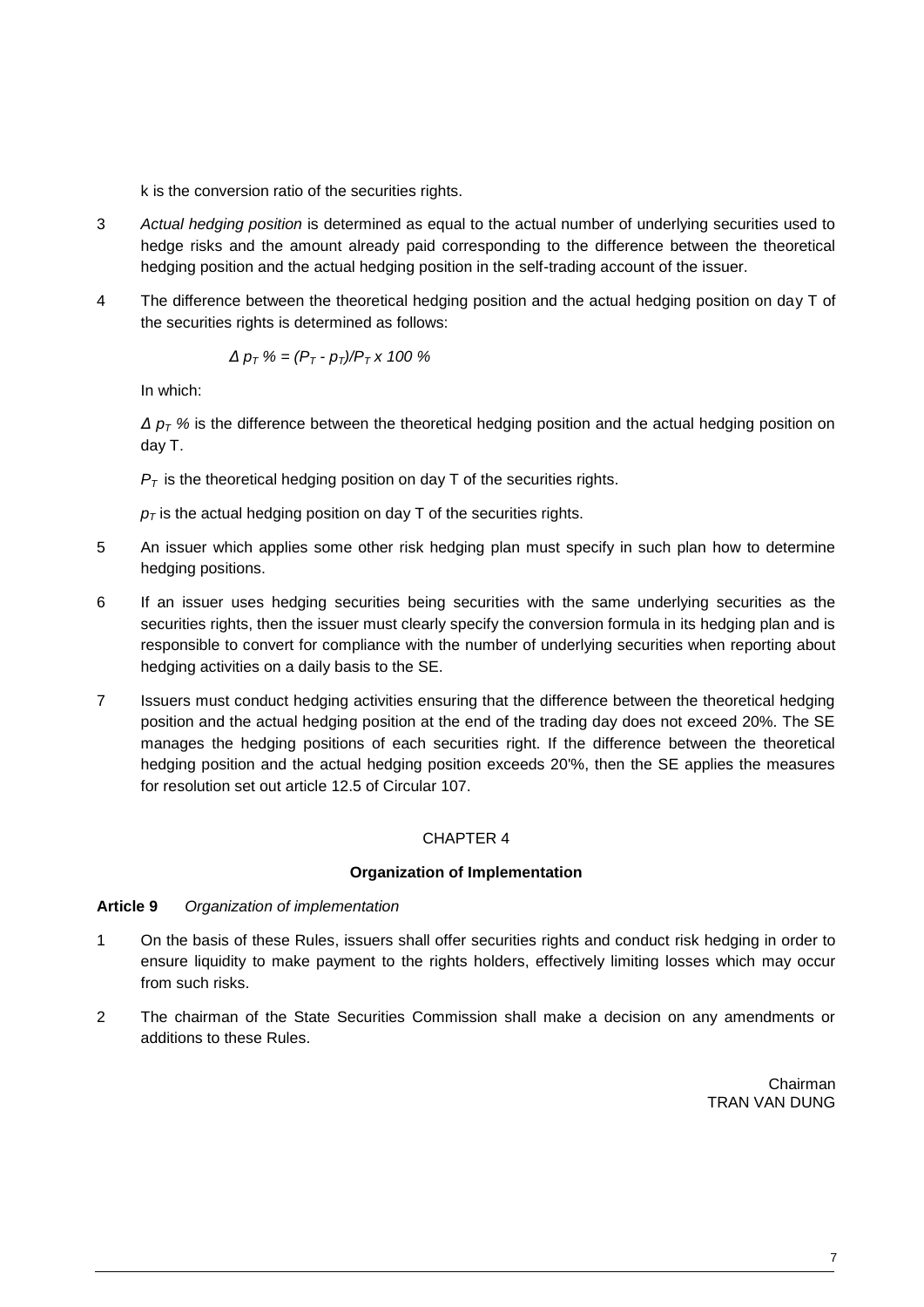# **List of Appendices** (Appendix 4 has not been translated)

<span id="page-7-0"></span>

| Appendix 1 | Calculation of theoretical value and delta value of securities rights (call warrants) in<br>accordance with the Black Scholes formula. (1 page) |
|------------|-------------------------------------------------------------------------------------------------------------------------------------------------|
| Appendix 2 | Standard form risk management rules of issuers of covered warrants. (3 pages)                                                                   |
| Appendix 3 | Standard form plan ensuring payment to securities rights holders and risk<br>prevention/hedging plan for securities rights. (2 pages)           |
| Appendix 4 | Standard form prospectus for an offer of securities rights/covered warrants. (17 pages)                                                         |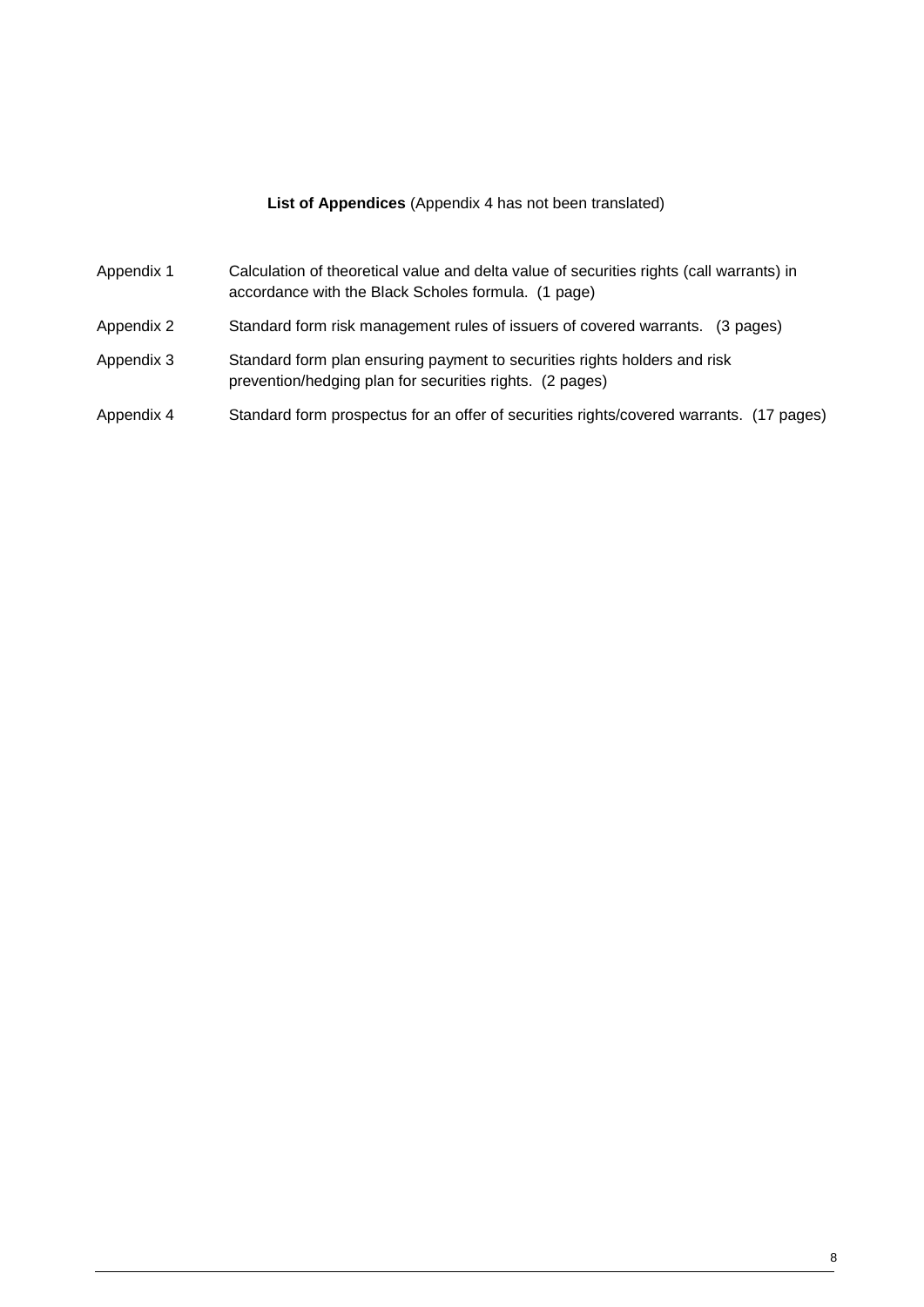#### **APPENDIX 1**

# <span id="page-8-1"></span><span id="page-8-0"></span>**Calculation of theoretical value and delta value of securities rights (call warrants) in accordance with the Black Scholes formula**

An issuer may fix the theoretical price of securities rights purchased (call warrants) in accordance with the Black Scholes formula for European-type securities rights.

**1. Theoretical value of call warrants in accordance with the Black Scholes formula**

$$
C = \frac{N(d_1)S - N(d_2)Xe^{-r_cT}}{k}
$$

With:

$$
d_1 = \frac{\ln\left(\frac{S}{X}\right) + \left(r_c + \frac{\sigma^2}{2}\right)T}{\sigma\sqrt{T}}
$$

$$
d_2 = d_1 - \sigma\sqrt{T}
$$

In which:

C is the theoretical value of the call warrant;

 $N(d_1)$ ,  $N(d_2)$  is the cumulative standard probability distribution function;

X is the implementing price of the securities right;

S is the price of the current underlying securities;

*T* is the residual period up until maturity (in years), being the number of days from the date of calculation up until maturity date/365;

 $r_c$  is the risk-free interest rate (an annual rate);

σ is the expected price volatility range of the underlying securities (an annual rate);

k is the conversion rate of the securities rights.

*2.* The Delta value of the call warrants in accordance with the Black Scholes model:

$$
Delta_{CALL} = N(d_1)
$$

In which:

Delta<sub>CALL</sub> is the Delta value of the call warrant;

 $N(d_1)$  is the cumulative standard probability distribution, with  $d_1$  determined in accordance with the Black Scholes valuation formula.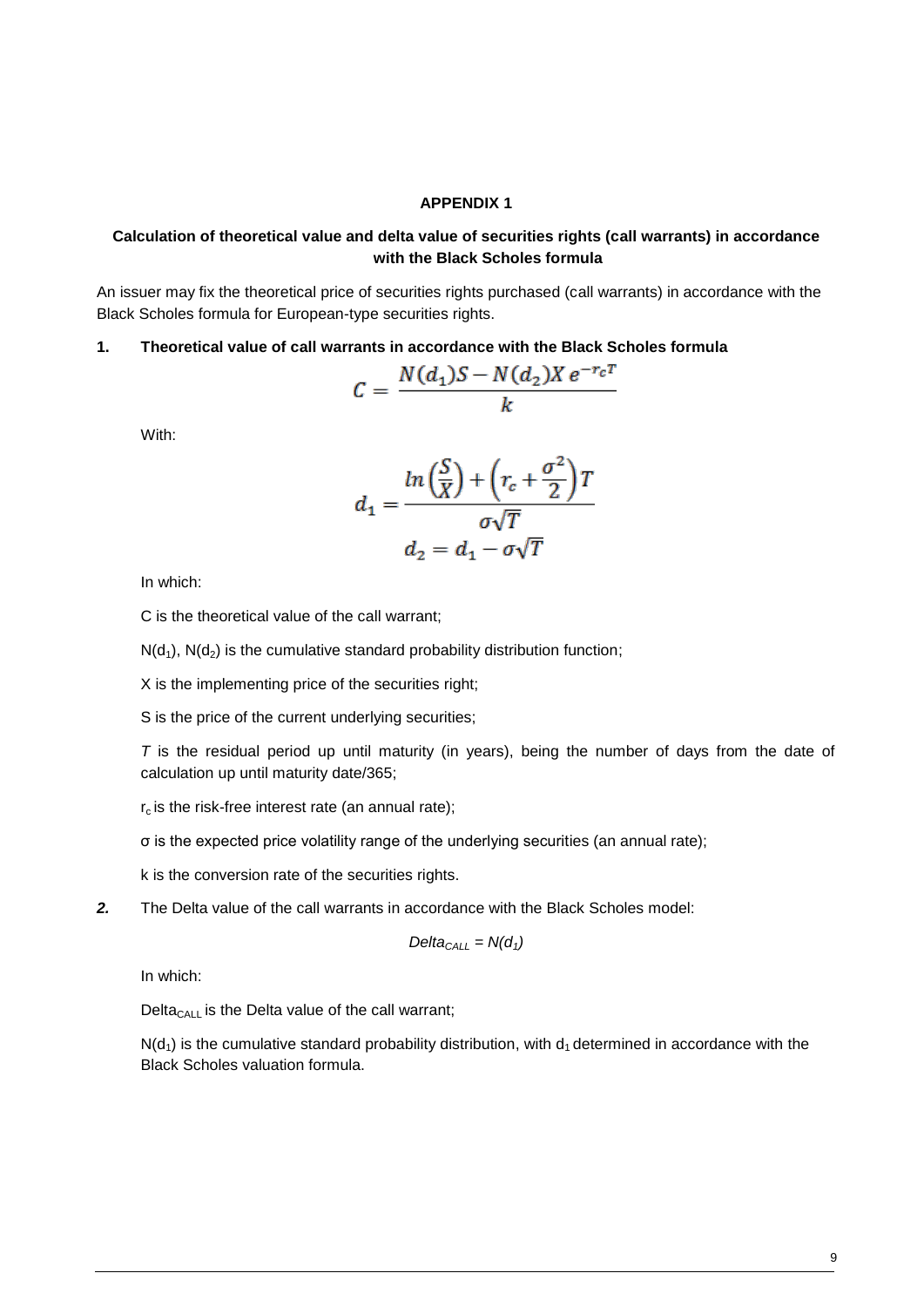# **APPENDIX 2**

# **Standard form risk management rules of issuers of covered warrants**

<span id="page-9-1"></span><span id="page-9-0"></span>Rules on risk management of covered warrants/securities rights

#### **I. Objectives**

- To identify possible risks when the issuer conducts business activities in securities rights.
- Quick and effective handling of issues relevant to risks which have been identified.
- Ensuring uniformity between sections or departments of the issuer involved in risk management so as to minimize risks which may occur during the conduct of the business in covered warrants.

# **II. Process of risk management of securities rights**

The risk management process is a continuously implemented series of steps aimed at minimizing risks which may eventuate for the issuer. In order for effective risk management, issuers must comply with at least the following steps:

#### **Step 1: Identification of risks associated with securities rights**

Normal risk associated with issuers of covered warrants are:

- *- Payment risk:* The risk that the issuer is unable to discharge the undertaken obligations to investors, for example insolvency of the issuer when investors exercise their rights.
- *Market risk:* The risk resulting from a change in the price of covered warrants and the prices of the underlying securities.
- *- Legal risk:* The risk of the issuer breaching or not complying with current law resulting in the issuer being fined, warned, having its operation suspended, or having its business licence or business registration withdrawn.
- *- Operational risk:* The risk of technological problems (for example hackers destroying the IT system), staff risk (fraud, deliberate or unintentional errors), capital asset risks, and other external risks (such as natural disaster or war).
- *- Other risks:* Risks arising from the special nature of the operation of the particular issuer.

# **Step 2: Risk analysis**

The risk officer of each section/department in the company shall, based on the types of risks set out in step 1 above, assess the probability of the risks occurring and their impact, and shall then categorize and rank each type of risk in order to have appropriate measures ready.

Issuers must specify their assessment methods of each risk, for example comparing the theoretical hedging position with the actual hedging position for currently circulating securities rights.

# **Step 3: Risk control**

Risk analysis and assessment will help the company to formulate a risk management strategy by selecting appropriate strategies to address or respond to risks. Strategies which are often used to address or respond to risks are risk avoidance, risk transfer, risk mitigation, and risk tolerance.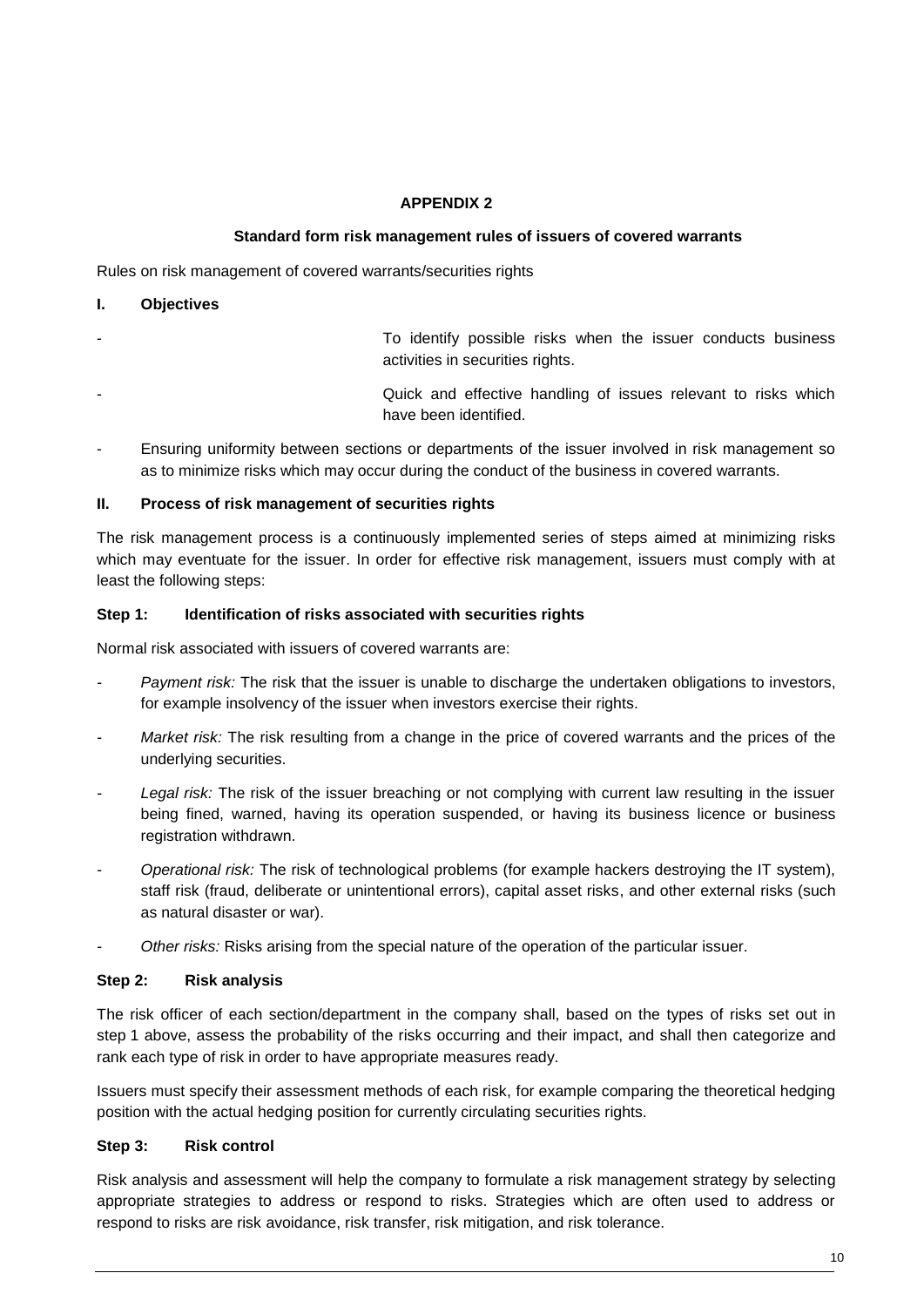For example, after identifying critical risks, the risk management sections or departments need to coordinate to calculate and issue various warning levels or target parameters, thereby providing plans and strategies for hedging in order to control risks which may affect the company's securities rights operation.

# **Example 1: Market risk prevention plan:**

Principles for hedging: Maintaining the Delta neutral risk prevention co-efficient.

- Method of implementation: Buying/selling underlying securities or buying securities rights issued by other issuers.
- Physical facilities for implementation: Implementation system, and so forth.

# **Example 2: Legal risk prevention plan (assuming that the issuer conducts hedging of the market-making obligation resulting in suspension of trading of securities rights)**

- Principles: Ensuring compliance with the market-making/creation obligation.
- Method of implementation: Taking the initiative to formulate programs aimed at correct compliance with the regulations on market-making/creation as set out in Rules of the SE.
- Method of implementation: Formulating an automatic system on market-making/creation, and so forth.

# **Step 4: Supervision of risk management activities**

The final activity in the risk management process is usually supervision and exchange of information aimed at reviewing the entire process of risk identification, risk analysis control, risk control and handling risks of the company. The schedule for implementing plans on risk control of each specific risk need to be communicated to the superior levels as well as to the relevant sections/departments for the latter to take the appropriate corrective action.

During this step, the issuer must specify in detail the checking and supervisory roles and also decentralization and allocation of authority between the various entities in the risk management system of the issuer of the securities rights.

Periodically, sections engaged in risk management must assess their risk management activities in order to identify solutions for amending same and amending the risk management policies, and thereafter report to the risk management committee and to the executive board.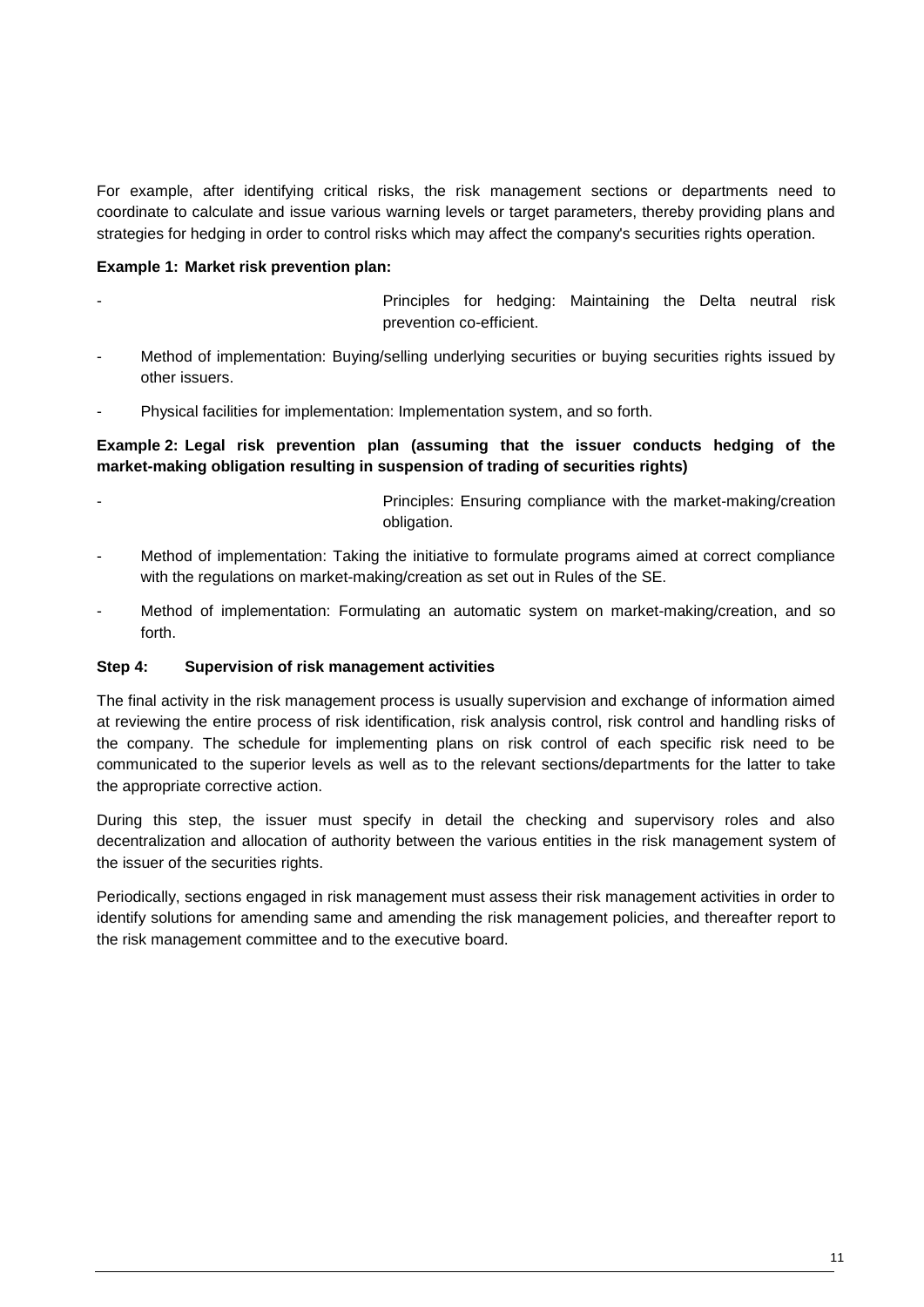# **APPENDIX 3**

# <span id="page-11-1"></span><span id="page-11-0"></span>**Standard form plan ensuring payment to securities rights holders and risk prevention/hedging plan for securities rights**

# NAME OF ISSUER **SOCIALIST REPUBLIC OF VIETNAM**

Independence - Freedom - Happiness

# **PLAN ON ENSURING PAYMENT TO SECURITIES RIGHTS HOLDERS AND PLAN ON HEDGING COVERED WARRANTS AS PER PROSPECTUS NO…**

Issuer: ................................................................................................................................................................

# **1. Plan ensuring payment to securities rights holders**

Payment to securities rights holders is guaranteed by the following asset sources:

- (a) Assets for hedging and other assets in the self-trading account;
- (b) Assets in the escrow deposit account at the depository bank;
- (c) Payment guarantee or other security assets (if any).

If there are insufficient assets to make payment when the securities rights are exercised, settlement of the interests of the securities rights holders shall be implemented in accordance with the relevant provisions of law applicable to partly secured creditors.

# **2. Plan on hedging securities rights**

*(As an illustration of the delta risk prevention strategy, the issuer may apply other hedging strategies which should be detailed below.)*

# **2.1 Hedging objective**

*(To ensure liquidity to make payment to securities rights holders, effectively minimizing losses caused by the occurrence of risks.)*

# **2.2 Arranging hedging activities**

*(Set out the responsibilities of the executive board, board of management, internal control section, and risk management division in hedging securities rights; setting out the number of staff in the section directly conducting hedging activities for securities rights, with their professional certificates, the number of years of their working experience and so forth.)*

# **2.3 Overall implementation principles**

*(Assuming that the issuer applies the delta neutral hedging method, together with the issuance of securities*  rights, the issuer shall at the same time conduct transactions of purchase and sale of the underlying securities in order to maintain the overall position of the issuer at neutral/medium delta (delta=0) when the *price of the underlying securities changes.)*

# - **Hedging securities**